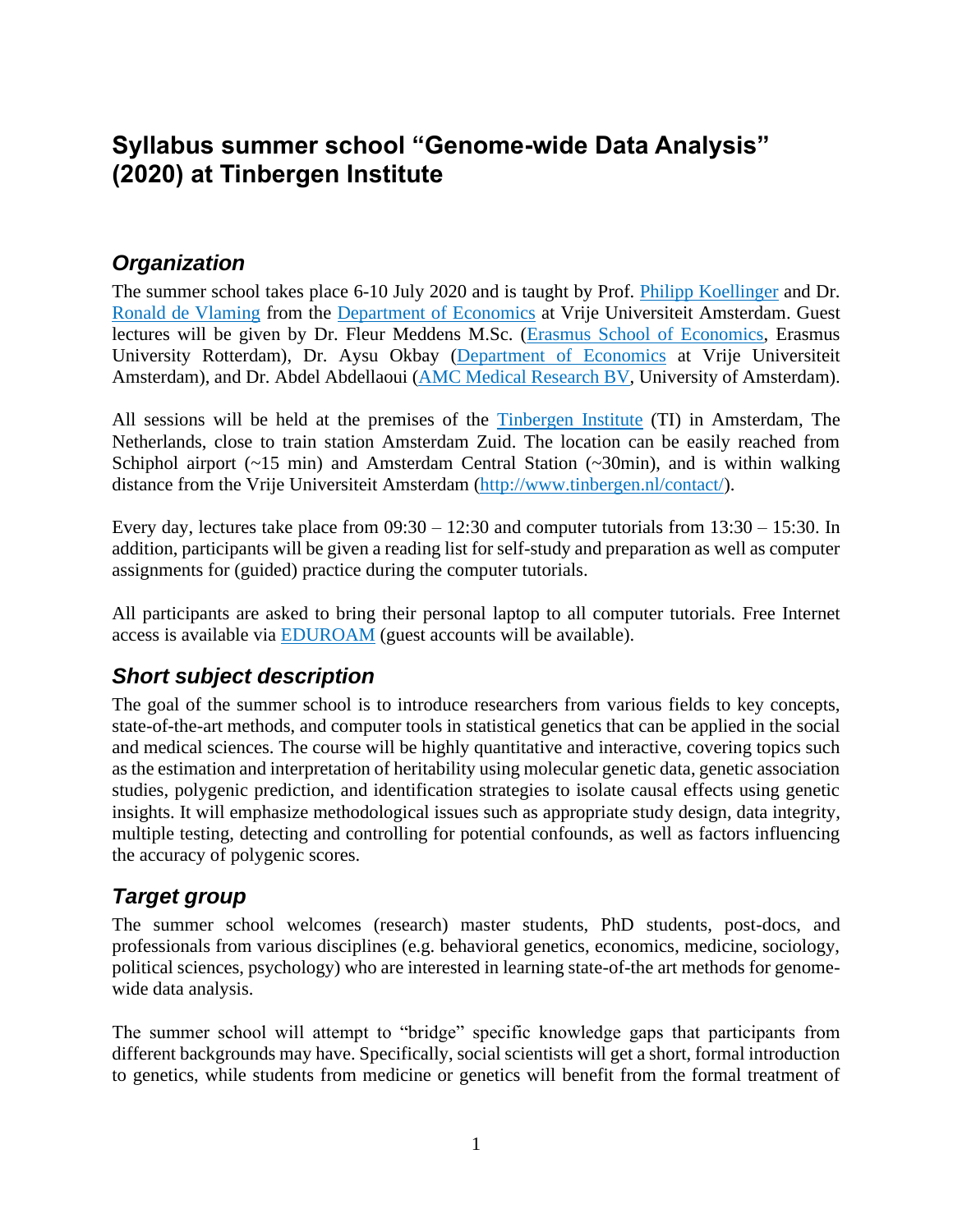statistical methods and the discussion of how investigating the genetics of social scientific outcomes may lead to medically relevant insights.

A formal background in statistics or econometrics is required from students (at the level of a first year course in a graduate school PhD program in economics, psychology, or epidemiology), but no formal background in genetics will be assumed. The course is taught in English and will be accessible to students from both in- and outside the Netherlands.

### *Evaluation*

Participants who joined at least 80% of all sessions will receive a certificate of participation stating that the summer school is equivalent to a work load of 3 ECTS. Note that it is the student's own responsibility to get these credits registered at their own university.

### *Computers and software*

Please bring your own laptop with you for the computer tutorials. During the tutorials, we will work with freely available software. In particular, we will use programming languages R and Python (Version 2.7). These languages are an important part of the toolkit of a data scientist.

For a smooth installation of R and Python, we recommend you to download and install Anaconda [\(https://www.anaconda.com/distribution/\)](https://www.anaconda.com/distribution/). Anaconda is an installation manager of sorts, that will help to get Python and R, as well as graphical user interfaces for these languages, up and running on your machine. When downloading Anaconda, please make sure to download the distribution that packs the **Python 2.7 version** (and not the one that packs Python 3.7)!

Once Anaconda is installed, you can use the now available Anaconda Navigator to install RStudio, a graphical user interface for R, from the home panel of the navigator. Installing RStudio this way will ensure that R is also automatically installed.

We also recommend to install Notepad++ [\(https://notepad-plus-plus.org/\)](https://notepad-plus-plus.org/), a highly versatile text editor, and 7-Zip [\(http://www.7-zip.org/download.html\)](http://www.7-zip.org/download.html), a file archiver supporting many compression formats. All other software tools that we will be using run without installation.

### *Social activities*

Lunches will be provided in the TI building from Monday-Friday. On Tuesday evening we will have the summer school dinner (Bierfabriek, Nes 67, Amsterdam). There will be farewell drinks on Friday afternoon in the TI building.

## *Course outline*

Note: References in **bold** are required reading, all others are optional (but highly recommended). Clicking on the references will take you directly to the articles (whenever possible, we used a link to an unrestricted version).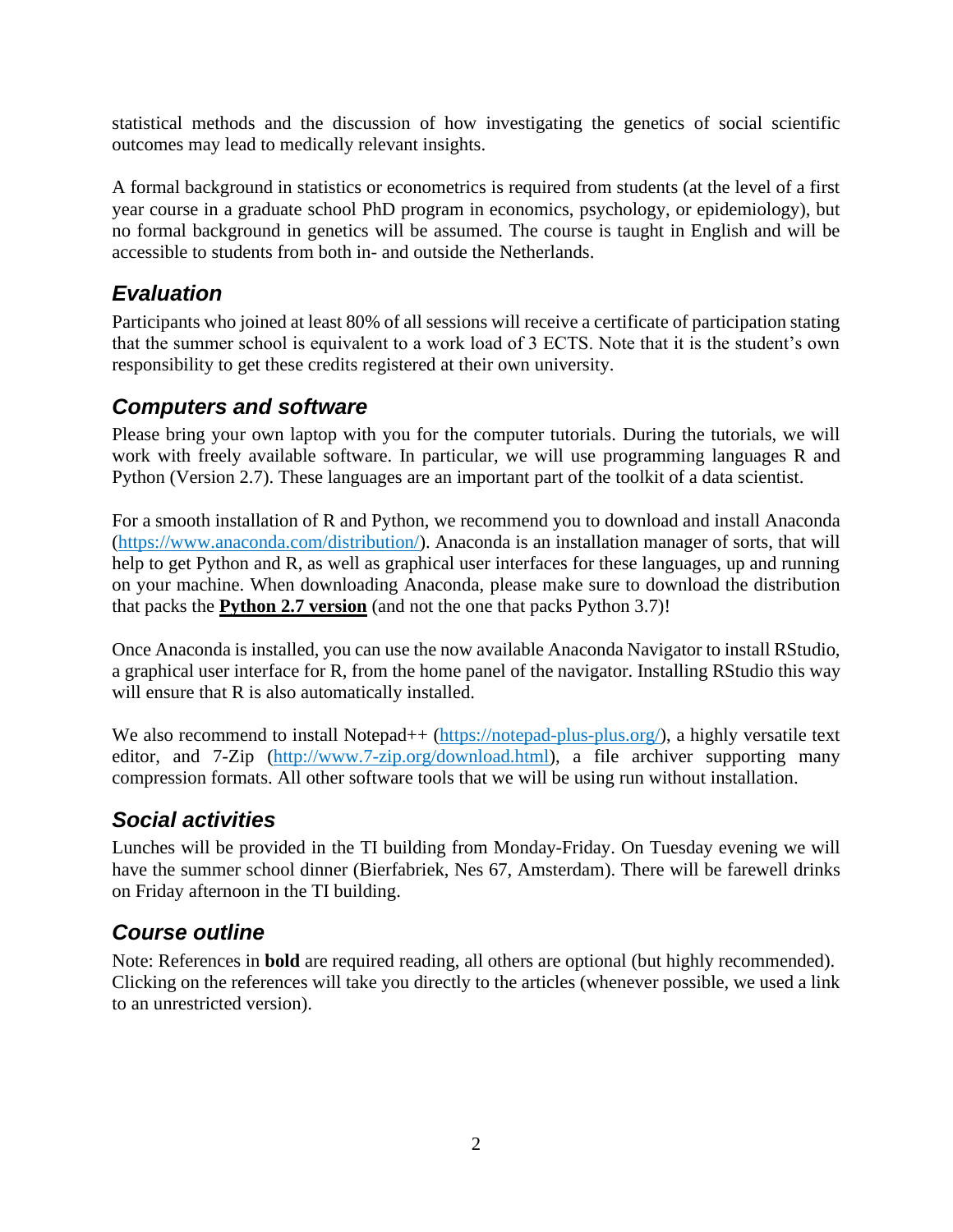#### **1) Introduction (July 6)**

- a) Lecture Part 1 (Koellinger)
	- − Terminology
	- − Overview of possible applications
	- − Genetic data
- b) Lecture Part 2 (Meddens)
	- − Mendel's laws of heredity
	- − Exceptions to Mendel's laws
	- − Genetically complex traits
	- − Hardy-Weinberg equilibrium
- c) Lecture Part 3 (Meddens)
	- − Linkage disequilibrium
	- − Genotyping vs. sequencing
	- − Interpreting the results of genetic association studies
- d) Computer tutorial (de Vlaming)
	- − *Getting familiar with genetic data and PLINK*

#### *Literature*

[Benjamin, D.J., et al. \(2012\). The promises and pitfalls of genoeconomics.](https://www.ncbi.nlm.nih.gov/pmc/articles/PMC3592970/) *Annual Review of Economics*, *4*[\(1\), 627–662.](https://www.ncbi.nlm.nih.gov/pmc/articles/PMC3592970/)

**Falconer, D.S., Mackay, R.F.C. (1995).** *Introduction to Quantitative Genetics***. 4th edition. Pearson. Chapters 1-2**. (on SurfDrive)

[Freese, J. \(2018\). The arrival of social science genomics.](http://journals.sagepub.com/doi/full/10.1177/0094306118792214a) *Contemporary Sociology*, *47*(5), 524- [536.](http://journals.sagepub.com/doi/full/10.1177/0094306118792214a)

[Goldberger, A. \(1979\). Heritability.](https://www.jstor.org/stable/2553675?seq=1#page_scan_tab_contents) *Economica*, *46*(148), 327-347.

[Jencks, C. \(1980\). Heredity, environment, and public policy reconsidered.](https://www.jstor.org/stable/2094892?seq=1#page_scan_tab_contents) *American Sociological Review*, *45*[\(5\), 723-736.](https://www.jstor.org/stable/2094892?seq=1#page_scan_tab_contents)

- **Harden, K.P. and Koellinger, P.D. (2020). Social Science Genetics: New Methods for Enduring Questions.** *Nature Human Behaviour***, forthcoming.** (on SurfDrive)
- **Plomin, R., DeFries, J., Knopik, V.S., Neiderhiser, J.M. (2013).** *Behavioral Genetics***. 6th edition. New York: Worth Publishers. Chapters 2-4.** (on SurfDrive)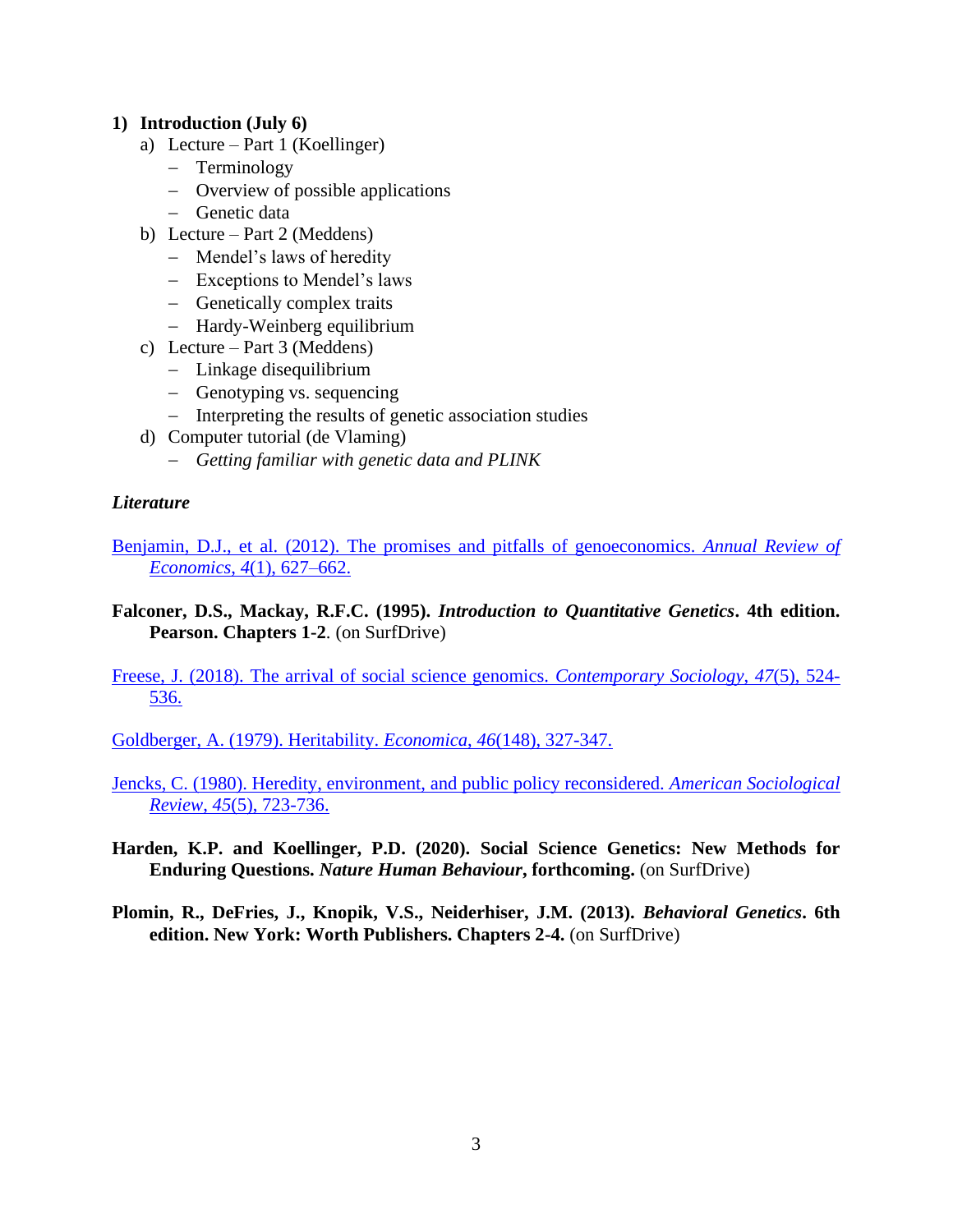#### **2) Molecular genetic basics and heritability (July 7)**

- a) Lecture Part 1 (Koellinger)
	- − Conceptual framework for studying genetic effects on human traits
- b) Lecture Part 2 (Koellinger)
	- − Statistical power
- c) Lecture Part 3 (Koellinger)
	- − Broad- vs. narrow-sense heritability
	- − Interpreting heritability estimates
	- − Estimating heritability using molecular genetic data with GREML
- d) Computer tutorial (de Vlaming)
	- − *R: The classical twin study*
	- − *Getting familiar with GCTA*

**17:00:** Dinner (Bierfabriek, Nes 67, Amsterdam)

#### *Literature*

[Boyle, E.A., et al. \(2017\). An expanded view of complex traits: From polygenic to omnigenic.](https://doi.org/10.1016/j.cell.2017.05.038)  *Cell*, *169*[\(15\), 1177-1186.](https://doi.org/10.1016/j.cell.2017.05.038)

- [Chabris, C., et al. \(2015\). The fourth law of behavior genetics.](https://www.ncbi.nlm.nih.gov/pmc/articles/PMC4635473/) *Psychological Science*, *24*(4), 304- [312.](https://www.ncbi.nlm.nih.gov/pmc/articles/PMC4635473/)
- [Evans, L.M. et al. \(2018\). Comparison of methods that use whole genome data to estimate the](https://doi.org/10.1038/s41588-018-0108-x)  [heritability and genetic architecture of complex traits.](https://doi.org/10.1038/s41588-018-0108-x) *Nature Genetics*, *50*, 737-745.

[Ioannidis, J.P.A. \(2005\). Why most published research findings are false.](http://journals.plos.org/plosmedicine/article?id=10.1371/journal.pmed.0020124) *PLoS Medicine*, *2*(8), [e124.](http://journals.plos.org/plosmedicine/article?id=10.1371/journal.pmed.0020124)

Tam, V., et al. (2019). Benefits and limitations of genome-wide association studies. *Nature Review Genetics*, *20*, 467-484.

[Moonesinghe, R., et al. \(2007\). Most published research findings are false –](http://journals.plos.org/plosmedicine/article?id=10.1371/journal.pmed.0040028) but a little replication goes a long way. *[PLoS Medicine, 4](http://journals.plos.org/plosmedicine/article?id=10.1371/journal.pmed.0040028)*(2), e28.

[Visscher, P.M., et. al. \(2017\). 10 years of GWAS discovery: Biology, Function, and Translation.](http://europepmc.org/backend/ptpmcrender.fcgi?accid=PMC5501872&blobtype=pdf)  *[American Journal of Human Genetics](http://europepmc.org/backend/ptpmcrender.fcgi?accid=PMC5501872&blobtype=pdf)*, *101*, 5-22.

- **[Visscher, P.M., Hill, W.G., Wray, N.R. \(2008\). Heritability in the genomics era —](https://www.nature.com/articles/nrg2322) concepts and misconceptions.** *[Nature Review Genetics](https://www.nature.com/articles/nrg2322)***,** *9***(4), 255-266.**
- [Yang, J. et al. \(2010\). Common SNPs explain a large proportion of the heritability of human height.](http://europepmc.org/articles/pmc3232052)  *Nature Genetics*[, 42\(7\), 565–569.](http://europepmc.org/articles/pmc3232052)
- Young, A.I., et al. (2019). [Deconstructing the sources of genotype-phenotype associations in](https://science.sciencemag.org/content/365/6460/1396.abstract)  [humans.](https://science.sciencemag.org/content/365/6460/1396.abstract) *Science*, *365*, 1396-1400.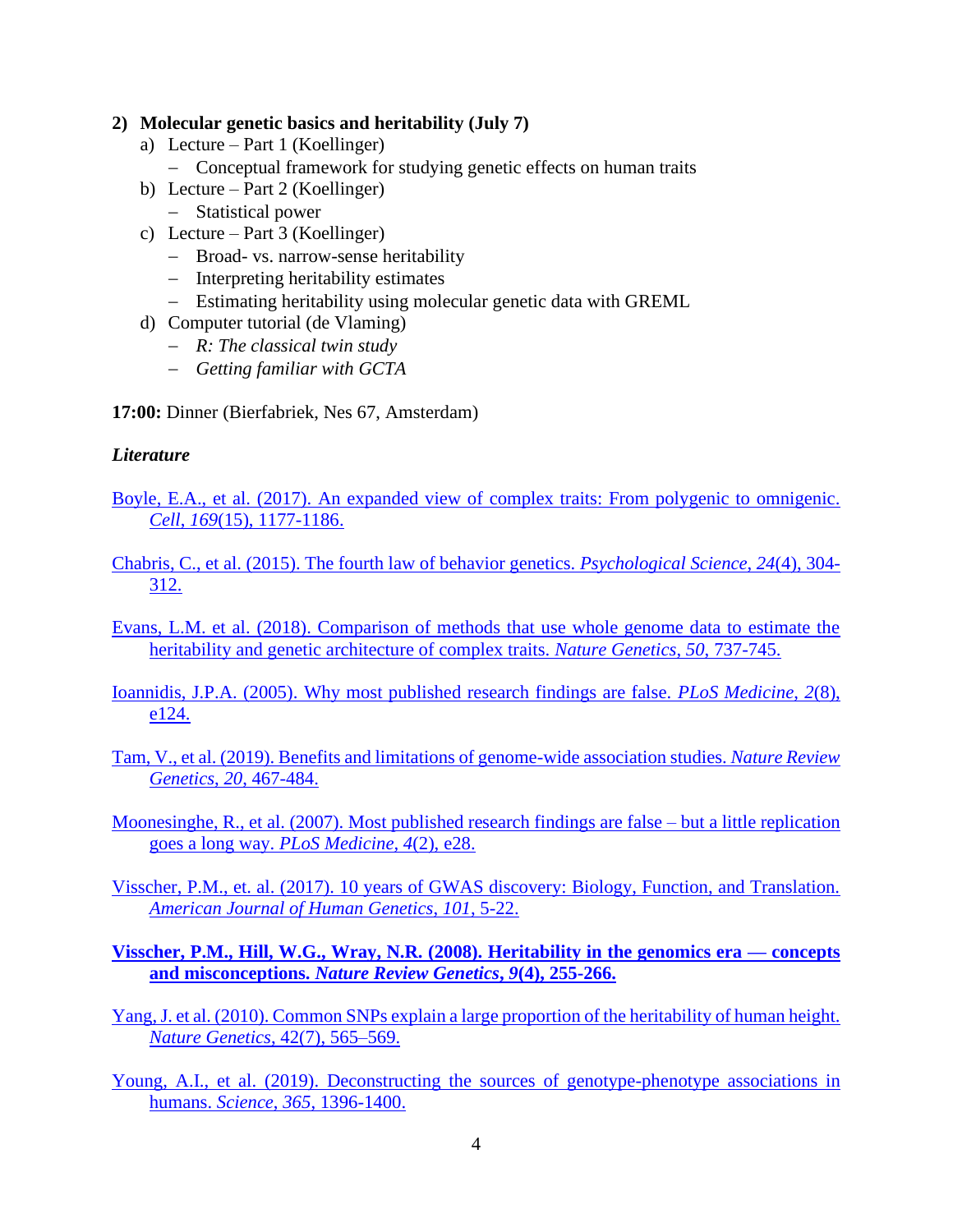#### **3) Genetic discovery and population stratification (July 8)**

- a) Lecture Part 1 (Koellinger)
	- − Candidate gene studies
	- − Genome-wide association studies (GWAS)
	- − Imputation
	- − Meta-analysis
- b) Lecture Part 2 (Abdellaoui)
	- − Population stratification
	- − Cryptic relatedness
	- − Genomic control
	- − Principal components
- c) Lecture Part  $3$  (Okbay)
	- − Quality control of GWAS results
- d) Computer tutorial (de Vlaming)
	- − *GWAS with PLINK*
	- − *Population stratification correction with PLINK, GCTA, and R*
	- − *Visualizing GWAS results and quality control in R*

#### *Literature*

**[Abdellaoui, A. et al. \(2013\). Population structure, migration, and diversifying selection in the](http://europepmc.org/articles/pmc3798851)  Netherlands.** *[European Journal of Human Genetics](http://europepmc.org/articles/pmc3798851)***,** *21***(11), 1277-1285.**

[Devlin, B., Roeder, K. \(1999\). Genomic control for association studies.](http://svn.donarmstrong.com/don/trunk/projects/research/linkage/papers/genomic_control_of_association_studies_devlin_roeder_biometrics_55_4_997_1999_pmid_11315092.pdf) *International Biometric Society*, *55*[\(4\), 997-1004.](http://svn.donarmstrong.com/don/trunk/projects/research/linkage/papers/genomic_control_of_association_studies_devlin_roeder_biometrics_55_4_997_1999_pmid_11315092.pdf)

- Lin, D.Y., [Zeng, D. \(2009\) Meta-analysis of genome-wide association studies: no efficiency gain](http://europepmc.org/articles/pmc3878085)  [in using individual participant data.](http://europepmc.org/articles/pmc3878085) *Genetic Epidemiology*, *34*, 60–66.
- **[Marchini, J., Howie, B. \(2010\). Genotype imputation for genome-wide association studies.](https://www.nature.com/articles/nrg2796)**  *[Nature Reviews Genetics](https://www.nature.com/articles/nrg2796)***,** *11***(7), 499-511.**

[Mills, M.C. & Rahal, C. \(2019\). A scientometric review of genome-wide association studies.](https://www.nature.com/articles/s42003-018-0261-x) *[Communications Biology](https://www.nature.com/articles/s42003-018-0261-x)*, *2*, article number 9.

- [Price, A.L., Patterson, N.J., Plenge, R.M., Weinblatt, M.E., Shadick, N.A., Reich, D. \(2006\).](https://reich.hms.harvard.edu/sites/reich.hms.harvard.edu/files/inline-files/Price%20et%20al.pdf)  [Principal component analysis corrects for stratification in genome-wide association studies.](https://reich.hms.harvard.edu/sites/reich.hms.harvard.edu/files/inline-files/Price%20et%20al.pdf)  *[Nature Genetics](https://reich.hms.harvard.edu/sites/reich.hms.harvard.edu/files/inline-files/Price%20et%20al.pdf)*, *38*(8), 904-909.
- **[Willer, C.J., Li, Y., Abecasis, G.R. \(2010\). METAL: fast and efficient meta-analysis of](https://academic.oup.com/bioinformatics/article/26/17/2190/198154)  [genomewide association scans.](https://academic.oup.com/bioinformatics/article/26/17/2190/198154)** *Bioinformatics***,** *26***(17), 2190-2191.**

**Winkler, T.W., et al. [\(2014\) Quality control and conduct of genome-wide association meta](https://genepi.qimr.edu.au/contents/p/staff/Winkler_NatProtoc_1192-1212.pdf)analyses.** *[Nature Protocols](https://genepi.qimr.edu.au/contents/p/staff/Winkler_NatProtoc_1192-1212.pdf)***,** *9***(5), 1192-1212.**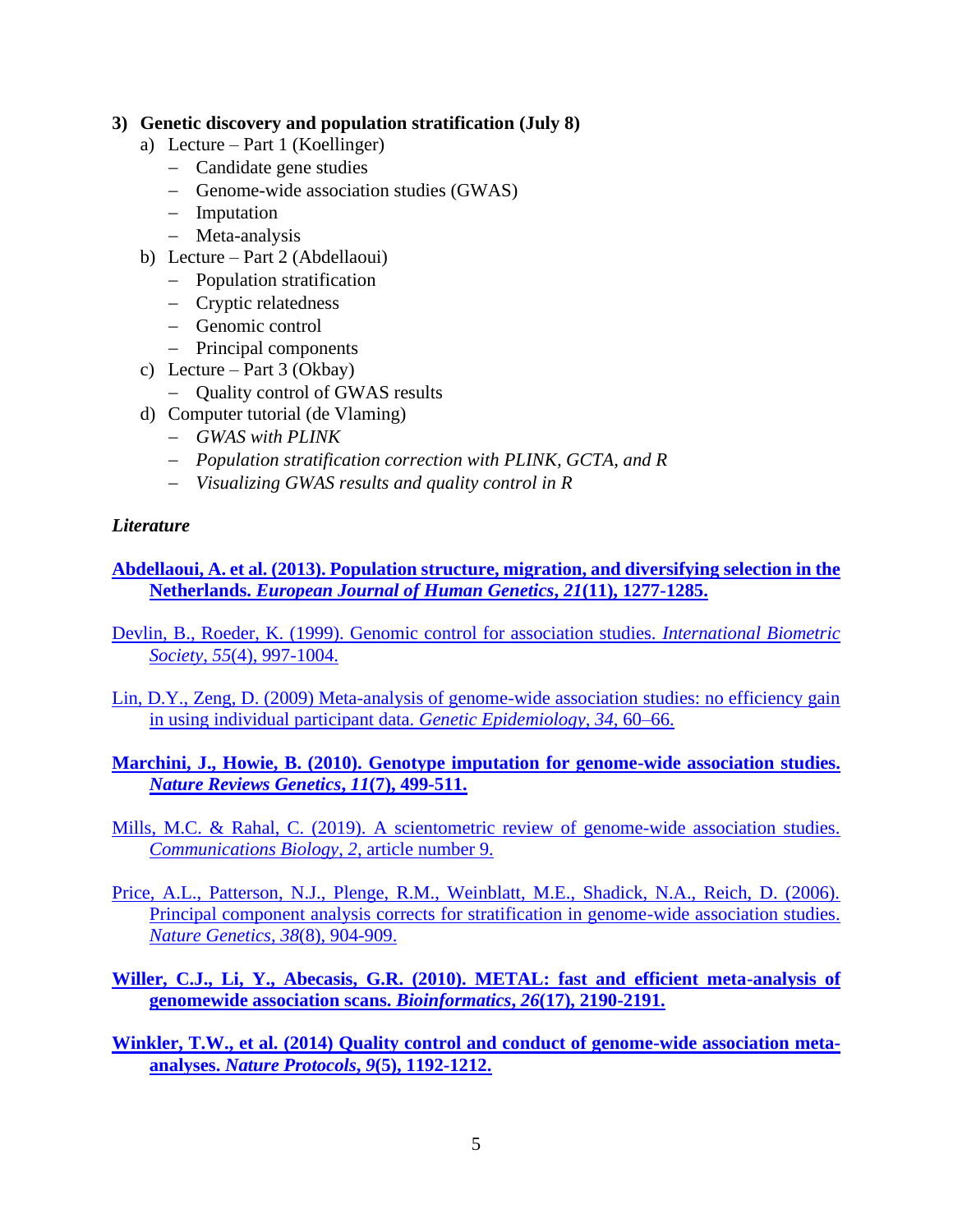#### **4) Genetic discovery – continued (July 9)**

- a) Lecture Part 1 (Koellinger)
	- − LD-score regression
- b) Lecture Part 2 (Koellinger)
	- − The endo- and proxy-phenotype approach
	- − Multivariate analysis of traits
- c) Lecture Part 3 (Koellinger)
	- − Example: Educational attainment
- d) Computer tutorial (de Vlaming)
	- − *Meta-analysis with METAL*
	- − *LD Score Regression*

#### *Literature*

**Bulik-Sullivan, B., [et al. \(2015\). LD Score regression distinguishes confounding from](https://www.ncbi.nlm.nih.gov/pmc/articles/PMC4495769/)  [polygenicity in genome-wide association studies.](https://www.ncbi.nlm.nih.gov/pmc/articles/PMC4495769/)** *Nature Genetics***,** *47***(3), 291-295.**

**Bulik-Sullivan, B., [et al. \(2015\). An atlas of genetic correlations across human diseases and](https://cgm.massgeneral.org/wp-content/uploads/2017/01/Bulik-Sullivan-et-al-2015-An-atlas.pdf)  traits,** *Nature Genetics***,** *47***[\(11\), 1236-1241.](https://cgm.massgeneral.org/wp-content/uploads/2017/01/Bulik-Sullivan-et-al-2015-An-atlas.pdf)**

[Grotzinger, A., et al. \(2019\). Genomic SEM provides insights into the multivariate genetic](https://www.biorxiv.org/content/10.1101/305029v1.abstract)  [architecture of complex traits,](https://www.biorxiv.org/content/10.1101/305029v1.abstract) *Nature Human Behaviour*, 3, 513-525.

[Lee, J.L. et al. \(2018\). Gene discovery and polygenic prediction from a 1.1-million-person GWAS](https://doi.org/10.1038/s41588-018-0147-3)  [of educational attainment,](https://doi.org/10.1038/s41588-018-0147-3) *Nature Genetics*, *50*, 1112-1121.

Okbay, A., et al. [\(2016\). Genome-wide association study identifies 74 loci associated with](http://europepmc.org/articles/pmc4883595)  [educational attainment,](http://europepmc.org/articles/pmc4883595) *Nature*, *533*(7604), 539-542

Rietveld, C.A., et al. [\(2013\). GWAS of 126,559 individuals identifies genetic variants associated](http://www.twinsuk.ac.uk/wp-content/uploads/2013/10/Science-2013-Rietveld-edu-attainment.pdf)  [with educational attainment.](http://www.twinsuk.ac.uk/wp-content/uploads/2013/10/Science-2013-Rietveld-edu-attainment.pdf) *Science*, *340*(6139), 1467–1471**.**

Rietveld, C.A., et al. [\(2014\). Common genetic variants associated with cognitive performance](http://www.pnas.org/content/111/38/13790.long)  [identified using the proxy-phenotype method.](http://www.pnas.org/content/111/38/13790.long) *Proceedings of the National Academy of [Science of the United States of America, 111](http://www.pnas.org/content/111/38/13790.long)*(38), 13790-13794.

[Rietveld, C.A., et al. \(2014\). Replicability and robustness of genome-wide-association studies for](http://journals.sagepub.com/doi/full/10.1177/0956797614545132)  behavioral traits. *[Psychological Science](http://journals.sagepub.com/doi/full/10.1177/0956797614545132)*, *25*(11), 1975-1986.

[Turley, P., et al. \(2018\). Multi-trait analysis of genome-wide association summary statistics using](https://europepmc.org/articles/pmc5805593)  MTAG. *[Nature Genetics](https://europepmc.org/articles/pmc5805593)*, 50, 229-237.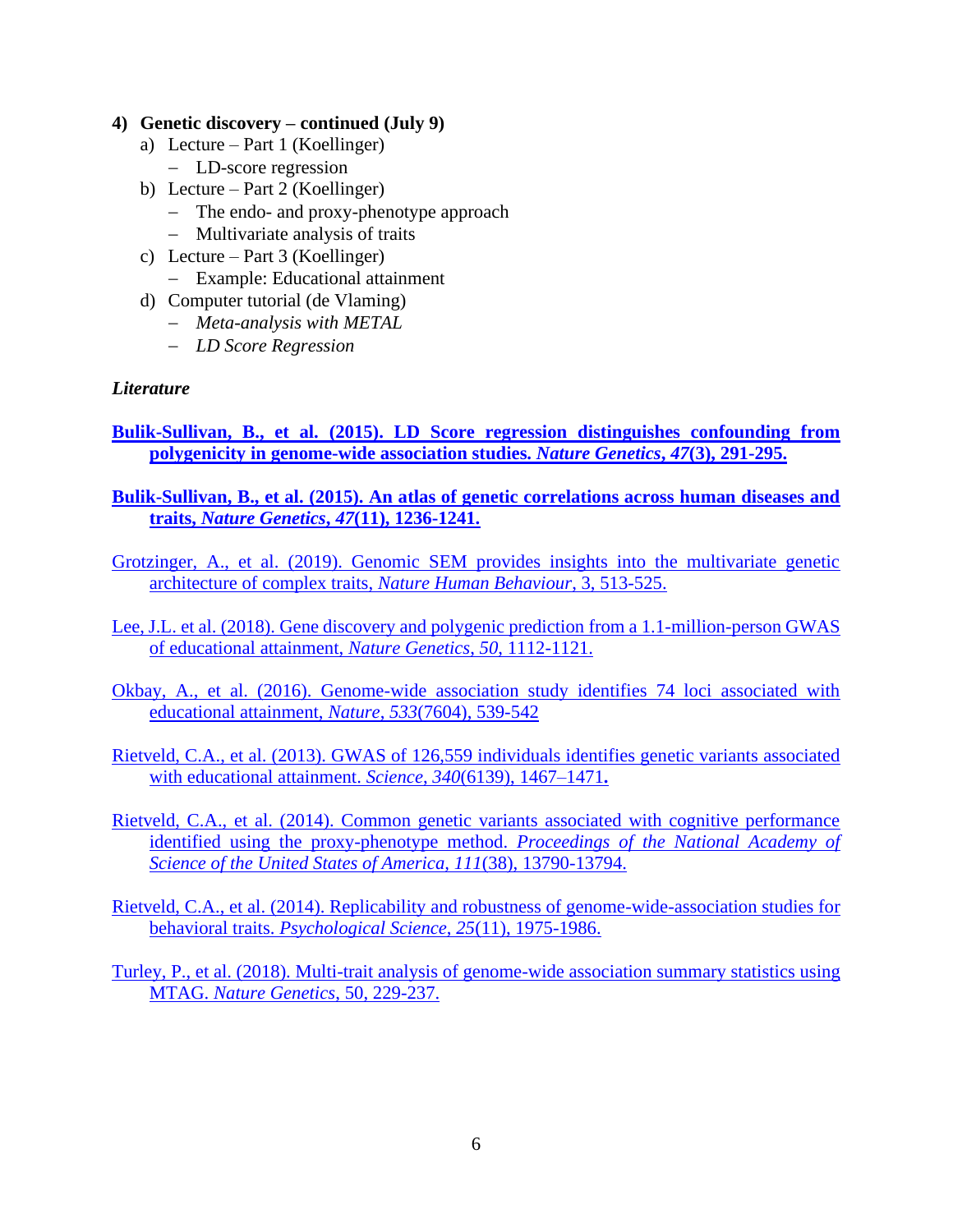#### **5) Polygenic scores and applications (July 10)**

- a) Lecture Part 1 (Koellinger)
	- − Constructing polygenic scores
	- − Accuracy of polygenic scores
- b) Lecture Part 2 (Koellinger)
	- − Imperfect genetic correlation across samples in GWAS meta-analysis
	- − Polygenic scores as control variables
- c) Lecture Part 3 (Koellinger)
	- − Genes as instrumental variables (a.k.a. Mendelian Randomization)
- d) Computer tutorial (de Vlaming)
	- − *Constructing and working with polygenic scores in PLINK and R*
	- − *Mendelian randomization in R*

**15:30:** Farewell drinks at Tinbergen Institute.

#### *Literature*

- Bowden, J., Davey Smith, G., [Burgess, S. \(2015\). Mendelian randomization with invalid](https://academic.oup.com/ije/article/44/2/512/754653)  [instruments: effect estimation and bias detection through Egger regression.](https://academic.oup.com/ije/article/44/2/512/754653) *International [Journal of Epidemiology](https://academic.oup.com/ije/article/44/2/512/754653)*, *44*(2), 512-525.
- [Daetwyler, H.D., Villanueva, B., Wooliams, J.A. \(2008\). Accuracy of predicting the genetic risk](http://journals.plos.org/plosone/article?id=10.1371/journal.pone.0003395)  [of disease using a genome-wide approach.](http://journals.plos.org/plosone/article?id=10.1371/journal.pone.0003395) *PLoS One*, *3*(10), e3395.
- Davey Smith, G., Hemani, G. (2014). Mendelian randomization: genetic anchors for causal [inference in epidemiological studies.](https://academic.oup.com/hmg/article/23/R1/R89/2900899) *Human Molecular Genetics*, *23*(R1), R89-R98.
- [De Vlaming, R. et al. \(2017\). Meta-GWAS Accuracy and Power \(MetaGAP\) calculator shows that](http://journals.plos.org/plosgenetics/article?id=10.1371/journal.pgen.1006495)  [hiding heritability is partially due to imperfect genetic correlations across studies.](http://journals.plos.org/plosgenetics/article?id=10.1371/journal.pgen.1006495) *PLOS Genetics, 13*[\(1\), e1006495.](http://journals.plos.org/plosgenetics/article?id=10.1371/journal.pgen.1006495)
- [Di Prete, T. et al. \(2018\). Genetic Instrumental Variable \(GIV\) regression: Explaining](https://doi.org/10.1073/pnas.1707388115)  [socioeconomic and health outcomes in non-experimental data.](https://doi.org/10.1073/pnas.1707388115) *Proceedings of the National [Academy of Sciences of the USA,](https://doi.org/10.1073/pnas.1707388115)* 115(22), E4970-E4979.
- **[Ge, T. et al. \(2019\). Polygenic prediction via Bayesian regression and continuous shrinkage](https://www.nature.com/articles/s41467-019-09718-5)  priors.** *[Nature Communications](https://www.nature.com/articles/s41467-019-09718-5)***,** *10***, 1776.**
- **[Koellinger, P.D. and de Vlaming, R. \(2019\). Mendelian randomization: the challenge of](https://academic.oup.com/ije/advance-article/doi/10.1093/ije/dyz138/5526895)  unobserved environmental confounds.** *[International Journal of Epidemiology](https://academic.oup.com/ije/advance-article/doi/10.1093/ije/dyz138/5526895)***, [https://doi: 10.1093/ije/dyz138.](https://academic.oup.com/ije/advance-article/doi/10.1093/ije/dyz138/5526895)**

[Martin, A.R. et al. \(2019\). Current clinical use of polygenic scores will risk exacerbating health](file:///C:/Users/Philipp%20Koellinger/Dropbox/Summer%20school%20genome-wide%20data%20analysis/2019/Martin,%20A.R.%20et%20al.%20(2019).%20Current%20clinical%20use%20of%20polygenic%20scores%20will%20risk%20exacerbating%20health%20disparities.%20bioRxiv%20preprint,%20https:/doi.org/10.1101/441261)  disparities. *bioRxiv* [preprint, https://doi.org/10.1101/441261.](file:///C:/Users/Philipp%20Koellinger/Dropbox/Summer%20school%20genome-wide%20data%20analysis/2019/Martin,%20A.R.%20et%20al.%20(2019).%20Current%20clinical%20use%20of%20polygenic%20scores%20will%20risk%20exacerbating%20health%20disparities.%20bioRxiv%20preprint,%20https:/doi.org/10.1101/441261)